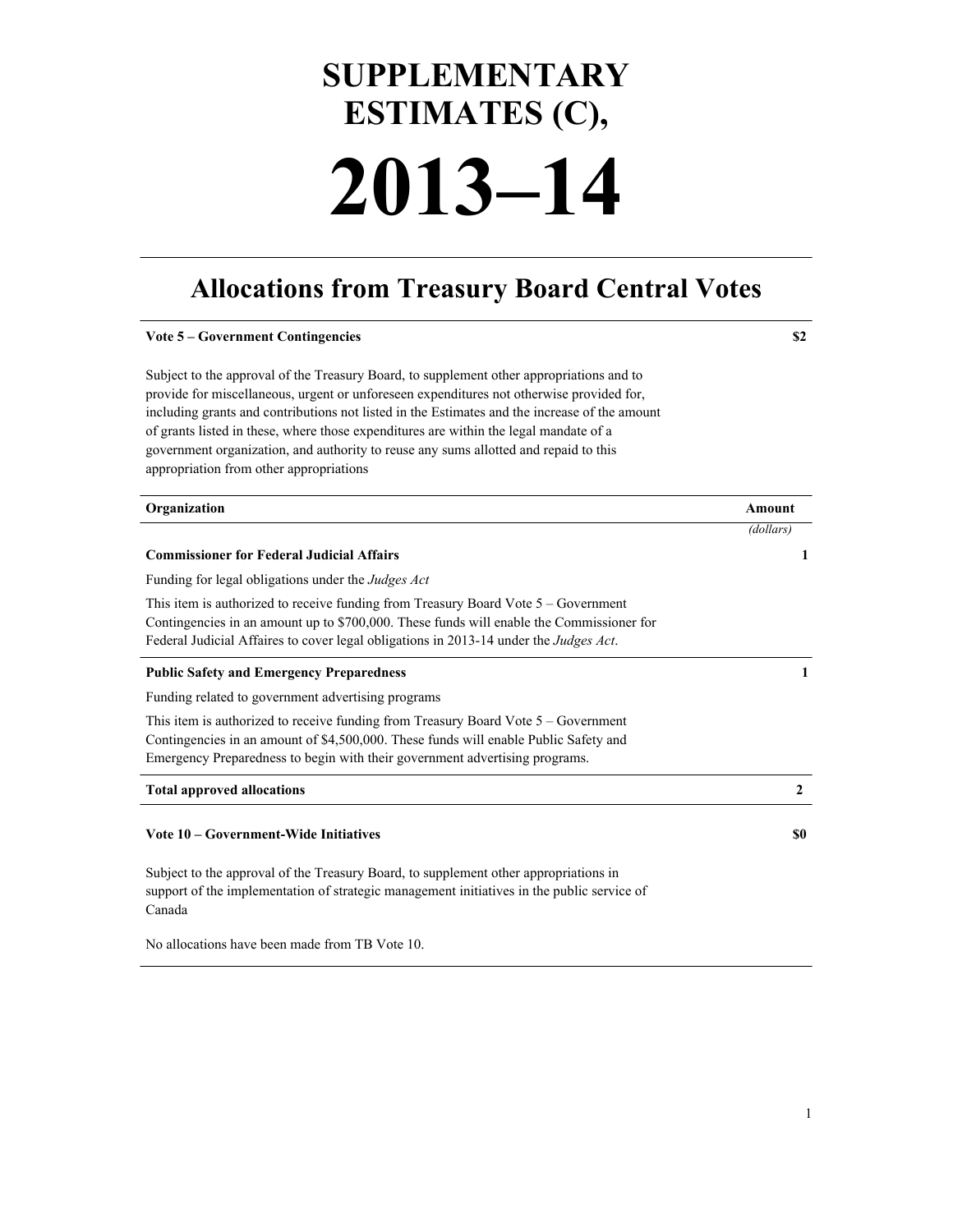## **Vote 15 – Compensation Adjustments \$73,303,264**

Subject to the approval of the Treasury Board, to supplement other appropriations that may need to be partially or fully funded as a result of adjustments made to terms and conditions of service or employment of the federal public administration, including members of the Royal Canadian Mounted Police and the Canadian Forces, Governor in Council appointees and Crown corporations as defined in section 83 of the *Financial Administration Act*

| Organization                                                    | <b>Vote</b>  | Amount    |
|-----------------------------------------------------------------|--------------|-----------|
|                                                                 |              | (dollars) |
| Agriculture and Agri-Food                                       | 1            | 2,509,076 |
| <b>Atlantic Canada Opportunities Agency</b>                     | $\mathbf{1}$ | 106,109   |
| <b>Auditor General</b>                                          | 20           | 317,585   |
| Canada Border Services Agency                                   | 10           | 779,050   |
| Canada Council for the Arts                                     | 10           | 4,471     |
| Canada Industrial Relations Board                               | 10           | 37,825    |
| Canada Revenue Agency                                           | 1            | 847,984   |
| Canada School of Public Service                                 | 40           | 154,762   |
| Canadian Broadcasting Corporation                               | 15           | 5,586     |
| Canadian Centre for Occupational Health and Safety              | 20           | 1,620     |
| Canadian Commercial Corporation                                 | 20           | 2,196     |
| <b>Canadian Dairy Commission</b>                                | 15           | 12,337    |
| Canadian Environmental Assessment Agency                        | 15           | 35,017    |
| Canadian Food Inspection Agency                                 | 11           | 199,293   |
| Canadian Heritage                                               | 1            | 329,252   |
| Canadian Human Rights Commission                                | 10           | 30,588    |
| Canadian Human Rights Tribunal                                  | 15           | 10,649    |
| Canadian Intergovernmental Conference Secretariat               | 5            | 7,456     |
| Canadian International Trade Tribunal                           | 25           | 25,036    |
| Canadian Museum of History                                      | 35           | 3,022     |
| Canadian Museum of Nature                                       | 45           | 2,016     |
| Canadian Nuclear Safety Commission                              | 20           | 1,433,935 |
| <b>Canadian Polar Commission</b>                                | 25           | 4,182     |
| Canadian Radio-television and Telecommunications Commission     | 50           | 75,809    |
| Canadian Security Intelligence Service                          | 20           | 190,110   |
| <b>Canadian Space Agency</b>                                    | 25           | 170,421   |
| Canadian Tourism Commission                                     | 40           | 3,382     |
| Canadian Transportation Accident Investigation and Safety Board | 10           | 558,267   |
| <b>Canadian Transportation Agency</b>                           | 25           | 37,041    |
| <b>Chief Electoral Officer</b>                                  | 15           | 116,570   |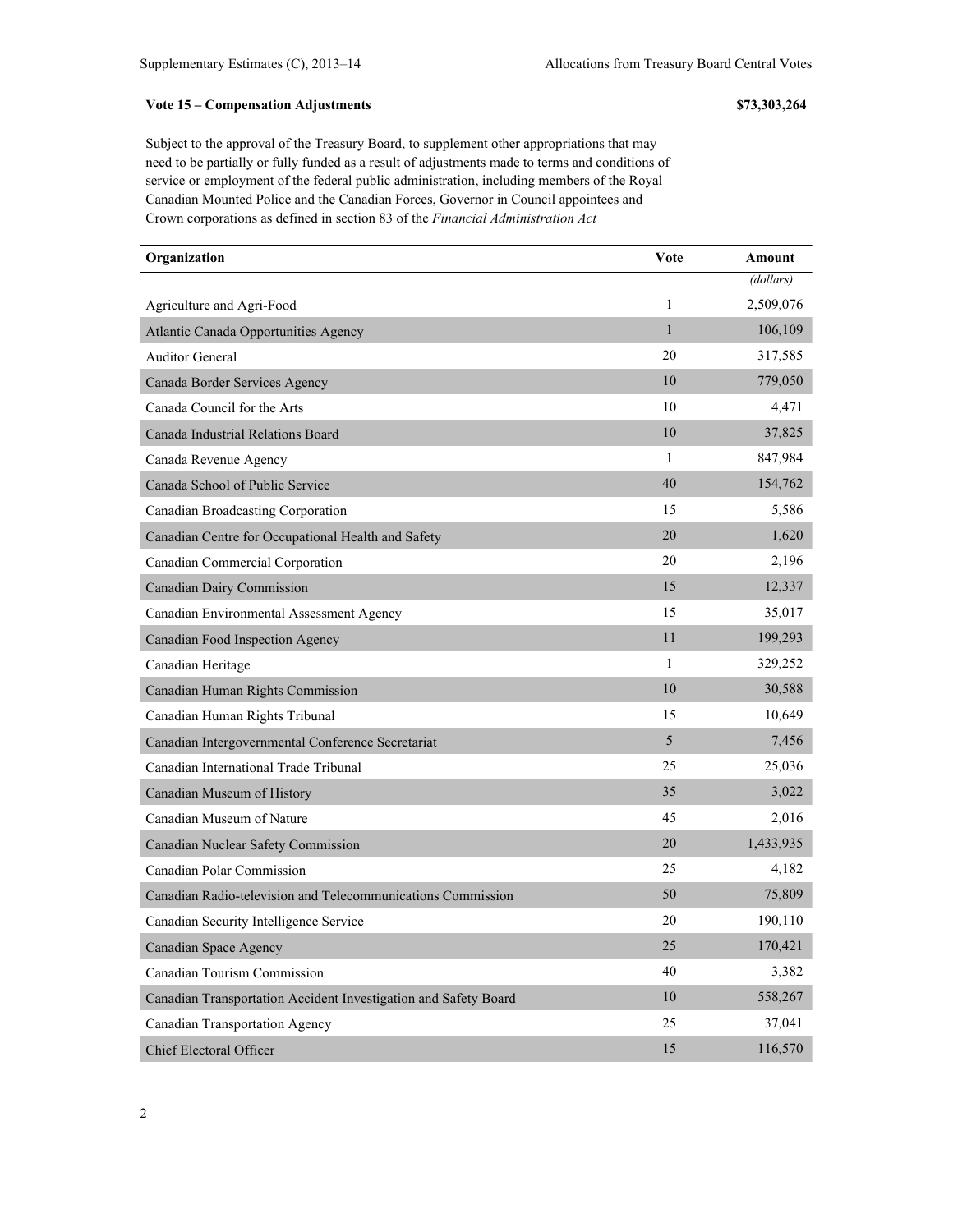| Organization                                                    | Vote         | Amount     |
|-----------------------------------------------------------------|--------------|------------|
|                                                                 |              | (dollars)  |
| Citizenship and Immigration                                     | 1            | 2,147,622  |
| Commissioner for Federal Judicial Affairs                       | 20           | 10,483     |
| Communications Security Establishment                           | 20           | 108,364    |
| Copyright Board                                                 | 45           | 4,841      |
| Correctional Service of Canada                                  | 25           | 19,457,885 |
| <b>Courts Administration Service</b>                            | 30           | 56,234     |
| Economic Development Agency of Canada for the Regions of Quebec | 1            | 60,783     |
| <b>Employment and Social Development</b>                        | $\mathbf{1}$ | 482,774    |
| Environment                                                     | 1            | 2,377,009  |
| Federal Economic Development Agency for Southern Ontario        | 50           | 33,419     |
| Finance                                                         | 1            | 280,757    |
| <b>Fisheries and Oceans</b>                                     | $\mathbf{1}$ | 4,787,576  |
| Foreign Affairs, Trade and Development                          | 1            | 6,954,415  |
| Governor General                                                | $\mathbf{1}$ | 28,696     |
| Health                                                          | 1            | 1,688,854  |
| Immigration and Refugee Board                                   | 10           | 300,971    |
| Indian Affairs and Northern Development                         | 1            | 1,454,959  |
| Indian Residential Schools Truth and Reconciliation Commission  | 30           | 12,659     |
| Industry                                                        | 1            | 808,021    |
| <b>International Development Research Centre</b>                | 45           | 4,136      |
| International Joint Commission (Canadian Section)               | 50           | 4,103      |
| Justice                                                         | $\mathbf{1}$ | 258,627    |
| Library and Archives of Canada                                  | 55           | 143,065    |
| Military Grievances External Review Committee                   | 15           | 6,370      |
| Military Police Complaints Commission                           | 25           | 5,009      |
| National Arts Centre Corporation                                | 65           | 3,533      |
| National Battlefields Commission                                | 70           | 1,128      |
| National Capital Commission                                     | 55           | 48,439     |
| National Defence                                                | $\mathbf{1}$ | 5,991,577  |
| National Energy Board                                           | 25           | 47,845     |
| National Film Board                                             | 75           | 53,609     |
| National Gallery of Canada                                      | 80           | 2,819      |
| National Museum of Science and Technology                       | 90           | 2,862      |
| National Research Council of Canada                             | 60           | 281,962    |
| <b>Natural Resources</b>                                        | 1            | 1,384,965  |
| Natural Sciences and Engineering Research Council               | 75           | 42,365     |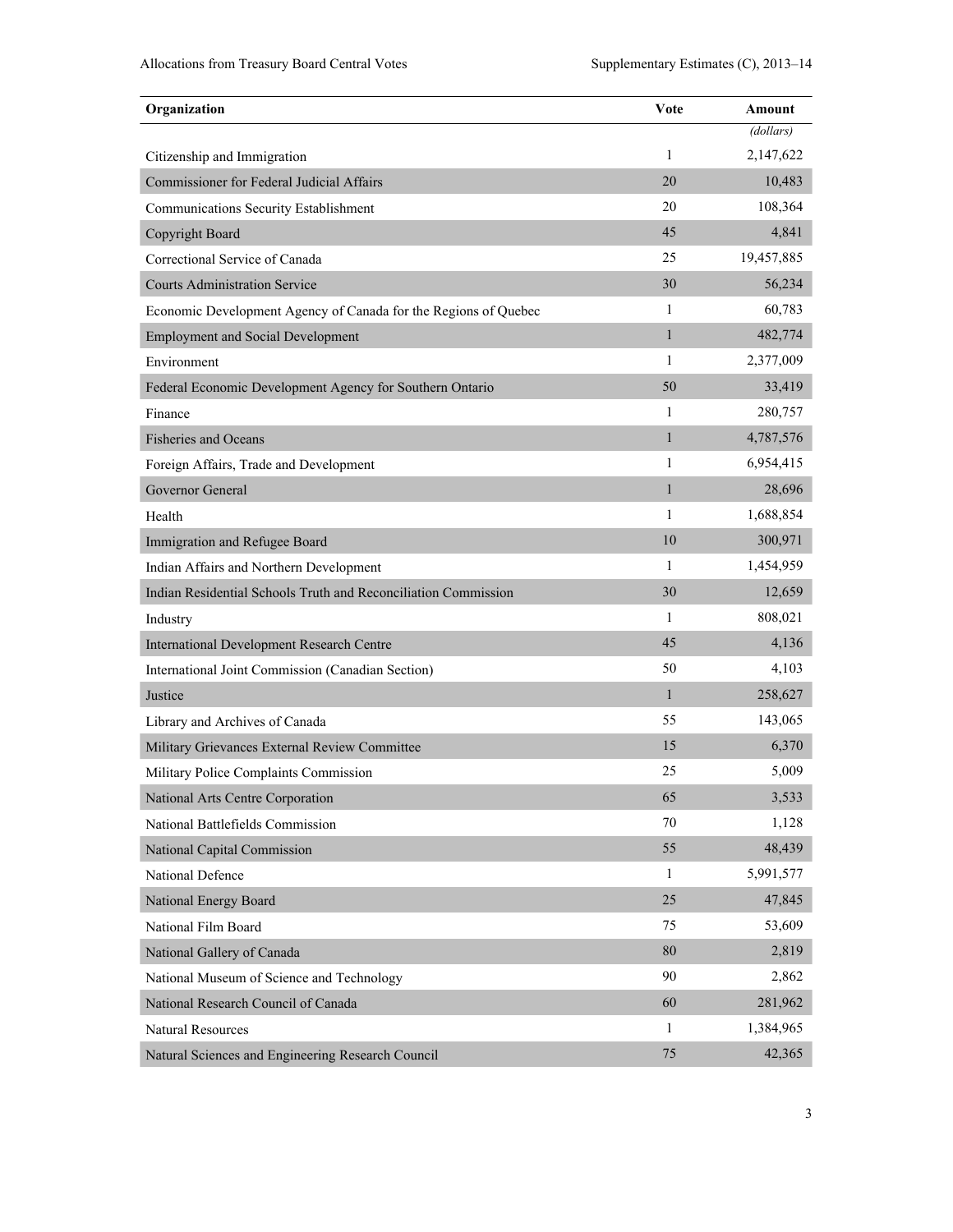| Organization                                                     | Vote         | Amount    |
|------------------------------------------------------------------|--------------|-----------|
|                                                                  |              | (dollars) |
| Office of Infrastructure of Canada                               | 21           | 66,578    |
| Office of the Commissioner of Lobbying                           | 45           | 6,611     |
| Office of the Commissioner of Official Languages                 | 20           | 25,407    |
| Office of the Communications Security Establishment Commissioner | 30           | 3,050     |
| Office of the Co-ordinator, Status of Women                      | 25           | 13,865    |
| Office of the Director of Public Prosecutions                    | 35           | 41,683    |
| Office of the Public Sector Integrity Commissioner               | 50           | 9,780     |
| Office of the Superintendent of Financial Institutions           | 35           | 7,367     |
| Offices of the Information and Privacy Commissioners of Canada   | 40           | 23,742    |
| Offices of the Information and Privacy Commissioners of Canada   | 45           | 15,262    |
| Parks Canada Agency                                              | 20           | 117,875   |
| Parole Board of Canada                                           | 35           | 93,768    |
| Patented Medicine Prices Review Board                            | 40           | 10,303    |
| Privy Council                                                    | $\mathbf{1}$ | 257,562   |
| Public Health Agency of Canada                                   | 45           | 601,743   |
| Public Safety and Emergency Preparedness                         | $\mathbf{1}$ | 196,992   |
| Public Service Commission                                        | 95           | 141,052   |
| Public Service Labour Relations Board                            | 100          | 64,870    |
| Public Service Staffing Tribunal                                 | 105          | 15,999    |
| <b>Public Works and Government Services</b>                      | $\mathbf{1}$ | 2,293,612 |
| Public Works and Government Services                             | 5            | 4,262     |
| Registry of the Competition Tribunal                             | 85           | 1,539     |
| Registry of the Public Servants Disclosure Protection Tribunal   | 110          | 1,696     |
| Registry of the Specific Claims Tribunal                         | 35           | 3,805     |
| Royal Canadian Mounted Police                                    | 45           | 1,431,547 |
| Royal Canadian Mounted Police Public Complaints Commission       | 65           | 1,620     |
| Security Intelligence Review Committee                           | 25           | 19,565    |
| <b>Shared Services Canada</b>                                    | 15           | 295,982   |
| Social Sciences and Humanities Research Council                  | 90           | 24,410    |
| <b>Statistics Canada</b>                                         | 105          | 393,406   |
| Supreme Court of Canada                                          | 50           | 13,552    |
| Telefilm Canada                                                  | 115          | 90,479    |
| Transport                                                        | $\mathbf{1}$ | 8,630,834 |
| Transportation Appeal Tribunal of Canada                         | 55           | 1,818     |
| <b>Treasury Board Secretariat</b>                                | 1            | 627,209   |
| Veterans Affairs                                                 | $\,1$        | 312,033   |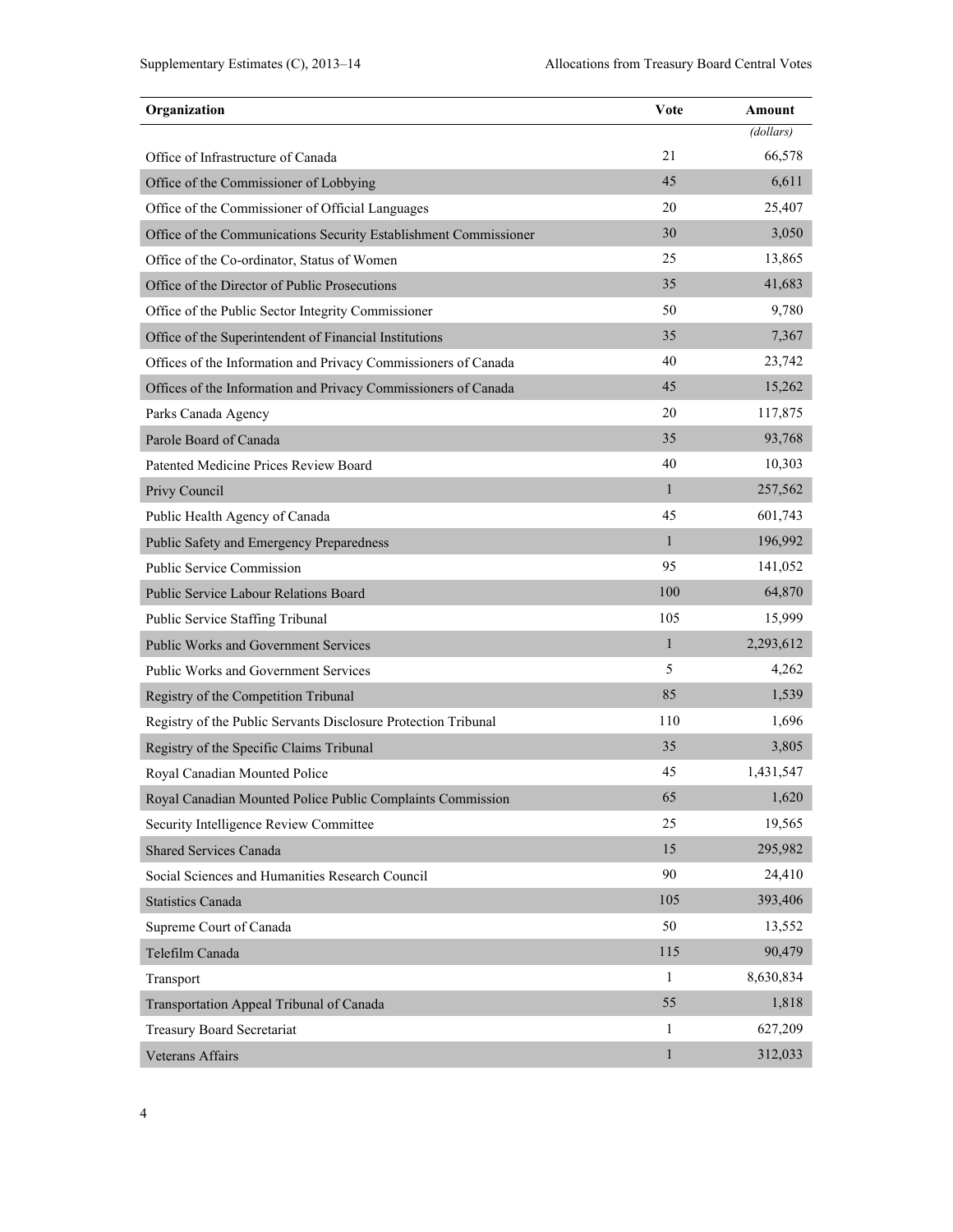| Organization                      | Vote | Amount     |
|-----------------------------------|------|------------|
|                                   |      | (dollars)  |
| Veterans Review and Appeal Board  | 10   | 1,539      |
| Western Economic Diversification  |      | 91.464     |
| <b>Total approved allocations</b> |      | 73,303,264 |
|                                   |      |            |

# **Vote 25 – Operating Budget Carry Forward \$276,341,720**

Subject to the approval of the Treasury Board, to supplement other appropriations for the operating budget carry forward from the previous fiscal year

| Organization                      | Vote | Amount      |
|-----------------------------------|------|-------------|
|                                   |      | (dollars)   |
| National Defence                  |      | 276,341,720 |
| <b>Total approved allocations</b> |      | 276,341,720 |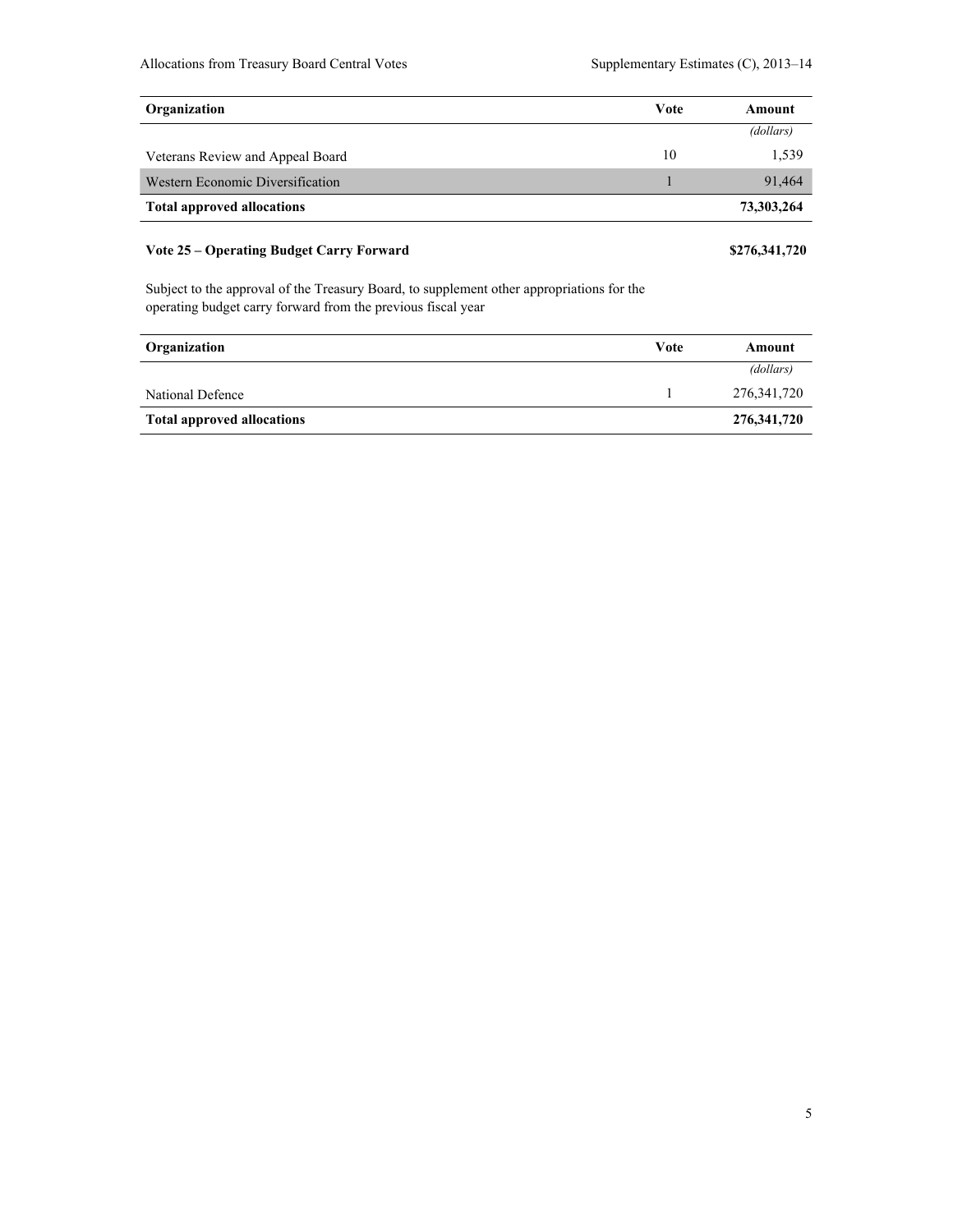### **Vote 30 – Paylist Requirements \$496,658,304**

Subject to the approval of the Treasury Board, to supplement other appropriations for requirements related to parental and maternity allowances, entitlements on cessation of service or employment and adjustments made to terms and conditions of service or employment of the federal public administration including members of the Royal Canadian Mounted Police and the Canadian Forces, where these have not been provided from Vote 15, Compensation Adjustments

| Organization                                       | Vote         | Amount     |
|----------------------------------------------------|--------------|------------|
|                                                    |              | (dollars)  |
| Atlantic Canada Opportunities Agency               | $\mathbf{1}$ | 3,555,744  |
| Canada Border Services Agency                      | 10           | 32,067,325 |
| Canada Revenue Agency                              | 1            | 51,405,346 |
| Canada School of Public Service                    | 40           | 3,301,497  |
| Canadian Centre for Occupational Health and Safety | 20           | 193,419    |
| <b>Canadian Dairy Commission</b>                   | 15           | 374,681    |
| Canadian Environmental Assessment Agency           | 15           | 953,867    |
| Canadian Food Inspection Agency                    | 11           | 10,016,884 |
| Canadian Heritage                                  | $\mathbf{1}$ | 6,155,945  |
| Canadian Institutes of Health Research             | 15           | 461,791    |
| Canadian Intergovernmental Conference Secretariat  | 5            | 165,698    |
| Canadian Museum for Human Rights                   | 30           | 132,943    |
| Canadian Museum of History                         | 35           | 2,780,451  |
| Canadian Museum of Nature                          | 45           | 31,489     |
| Canadian Nuclear Safety Commission                 | 20           | 9,049,572  |
| <b>Canadian Transportation Agency</b>              | 25           | 447,094    |
| Citizenship and Immigration                        | 1            | 13,281,299 |
| <b>Commissioner for Federal Judicial Affairs</b>   | 20           | 208,205    |
| Commissioner for Federal Judicial Affairs          | 25           | 21,840     |
| Correctional Service of Canada                     | 25           | 6,041,420  |
| <b>Courts Administration Service</b>               | 30           | 1,272,176  |
| <b>Employment and Social Development</b>           | $\mathbf{1}$ | 20,184,601 |
| Foreign Affairs, Trade and Development             | 1            | 16,749,419 |
| Health                                             | $\mathbf{1}$ | 17,916,128 |
| Immigration and Refugee Board                      | 10           | 2,426,935  |
| Indian Affairs and Northern Development            | $\mathbf{1}$ | 7,731,650  |
| Justice                                            | 1            | 26,939,860 |
| Military Police Complaints Commission              | 25           | 119,675    |
| National Battlefields Commission                   | 70           | 266,870    |